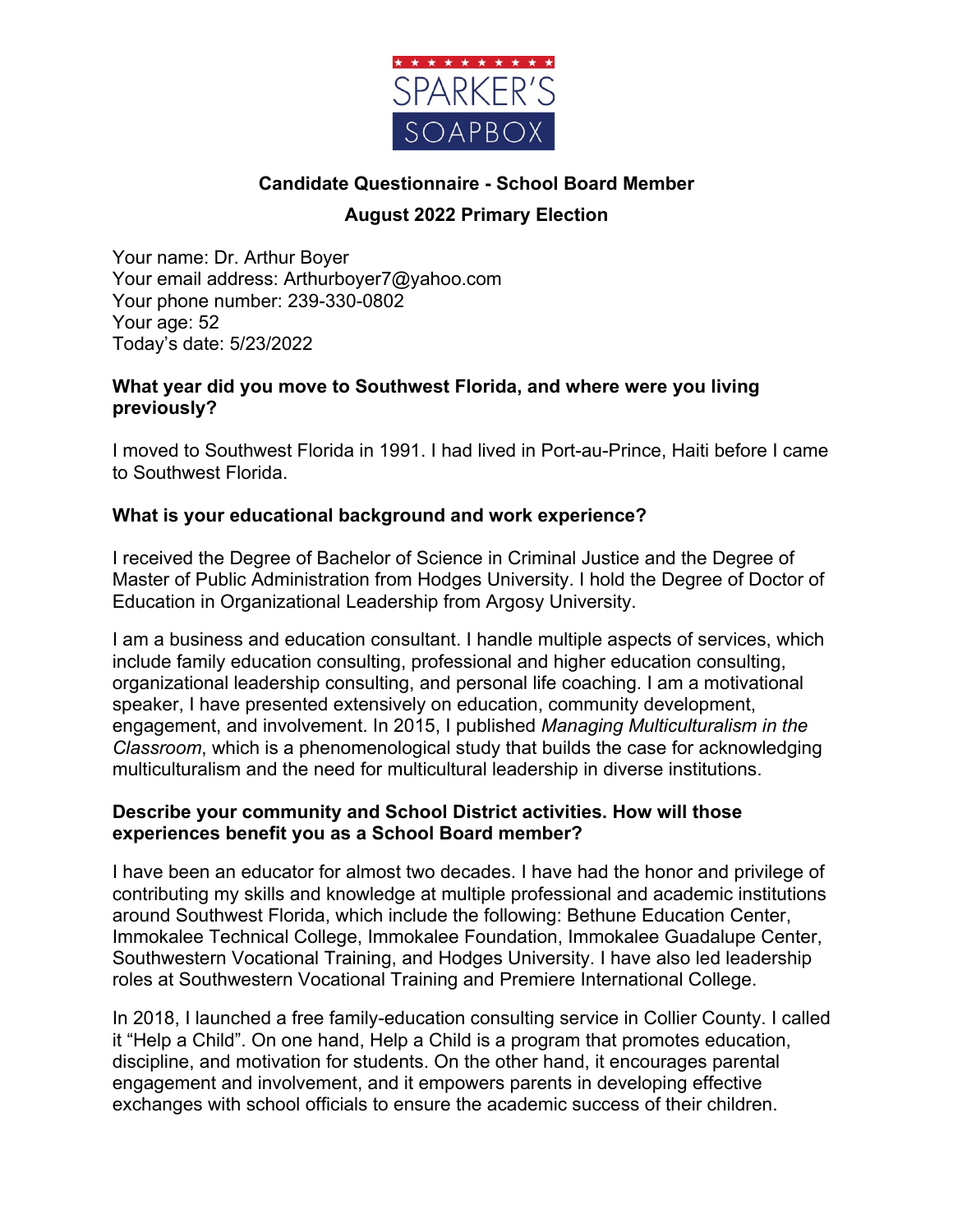Those experiences have helped me become knowledgeable of the vision, the differences, the challenges, the assets, and the great wishes of our community, which will help me take well-informed actions and decisions to seek, defend, and protect the best interests of our current and future students while ensuring the greater good of Collier County.

### **Describe a recent initiative on which you showed community leadership.**

From January 2020 to December 2021, during the pandemic, I organized a free virtual tutoring program to provide our elementary, middle, and high school students the academic and motivational supports needed to keep them engaged and ensure their success. A great team of current and retired educators and other professionals joined in. They facilitated the shift from regular to virtual learning adopted by Collier County School Board. We helped with homework, coursework, test preparations skills. All students succeeded.

# **What changes, if any, would you like to make to the CCPS Policies?**

I believe that CCPS should consider a learner-driven education system. CCPS Policies should reflect the vision, the challenges, the assets, and the best interests of Collier County. I would support policies that stand for: parental engagement and involvement, commitment to special education, strong support for teachers, and community advocacy.

# **What changes, if any, would you like to make to the CCPS Budget?**

I would support budget policies that ensure: an effective equitable education system across Collier County, strong official and community accountability.

# **What changes, if any, would you like to make to the CCPS Leadership?**

I envision leadership practices that focus on:

- Setting compelling vision, goals, and expectations of the Board
- Sustainable support and retention of great school leaders and teachers
- A transforming approach that will align our schools to Collier County's best interests
- Developing an inclusive and collaborative learning environment

### **What actions, if any, should the School District take to address the need for affordable housing?**

Our School District should become an advocate for land use, housing, and school policies. They have significant reciprocal effects. Collier County has an immediate need to coordinate efforts with housing development programs to ensure that our educators, students and their families are provided with housing, transportation, and other forms of economic mobility including housing voucher programs.